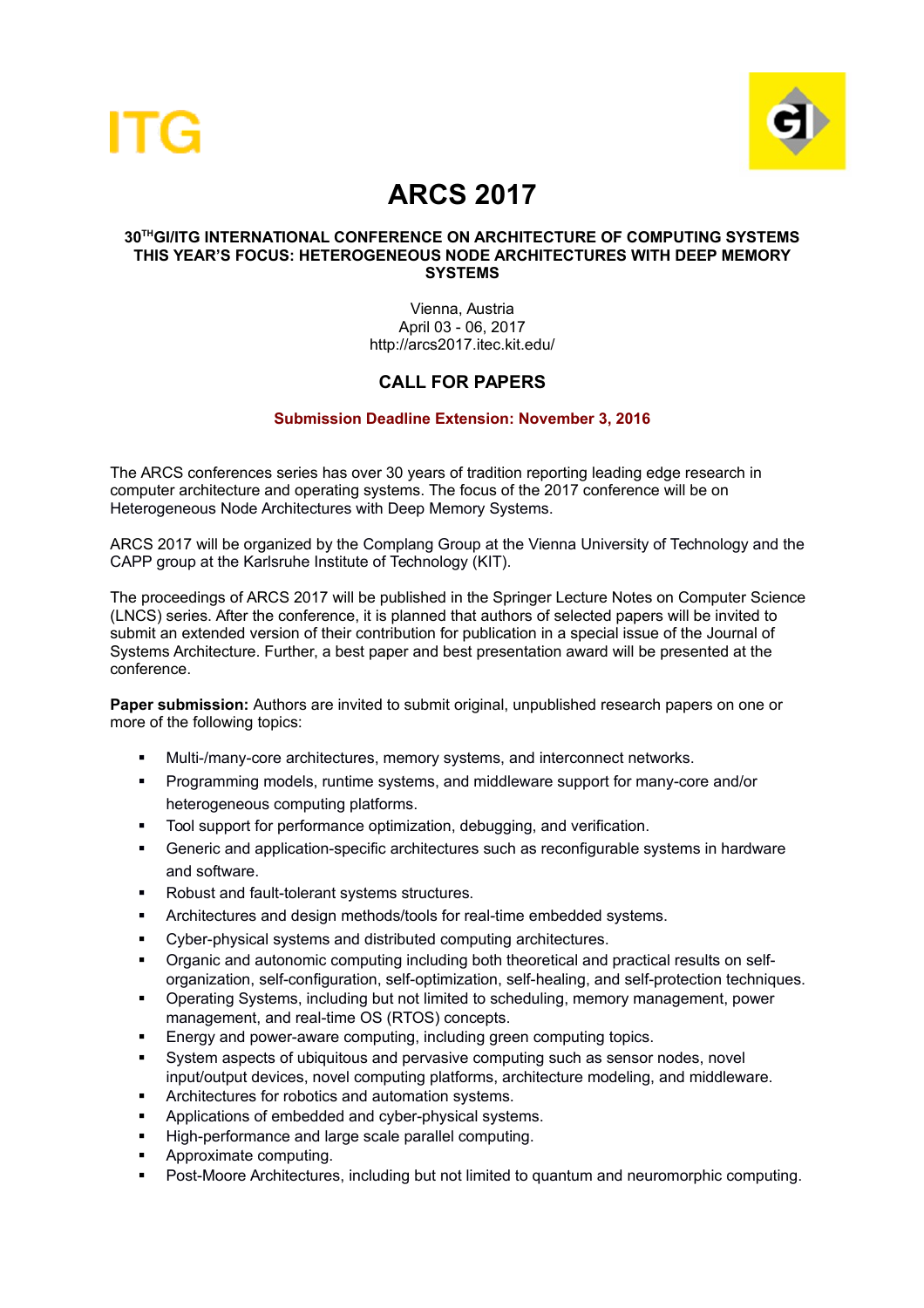Submissions should be done through the link that is provided on the conference website https://easychair.org/conferences/?conf=arcs2017. Papers must be submitted in PDF format.

They should be formatted according to Springer LNCS style (see: [http://www.springer.de/comp/lncs/authors.html\)](http://www.springer.de/comp/lncs/authors.html) and must not exceed 12 pages, including references and figures.

**Workshop and Tutorial Proposals**: Proposals for workshops and tutorials within the technical scope of the conference are solicited. Submissions should be done through email directly to the corresponding chair: Carsten Trinitis, (Carsten.Trinitis@tum.de)

#### **Important Dates:**

Paper submission deadline:<br>
Workshop and tutorial proposals: November 30, 2016 Workshop and tutorial proposals: Notification of acceptance: December 21, 2016 Camera-ready papers: January 11, 2017

#### **Organizing Committee:**

#### **General Co-Chairs**

Jens Knoop, Vienna University of Technology, Austria Wolfgang Karl, Karlsruhe Institute of Technology, Germany

#### **Program Co-Chairs**

Martin Schulz, Lawrence Livermore National Laboratory, USA Koji Inoue, Kyushu University, Japan

#### **Workshop and Tutorial Co-Chairs**

Carsten Trinitis, Technische Universität München, Germany

#### **Publicity Chair:**

Miquel Pericàs, Chalmers University of Technology, Sweden

#### **Publication Chair**

Thilo Piontek, Magdeburg University, Germany

#### **Local Organization**  TPD

#### **Program Committee (to be completed):**

Michael Beigl, Karlsruhe Institute of Technology, Germany Mladen Berekovic, TU Braunschweig, Germany Jürgen Brehm, Leibniz University Hannover, Germany Uwe Brinkschulte, University of Frankfurt/Main, Germany João Cardoso, FEUP/University of Porto, Portugal Laura Carrington, San Diego Supercomputing Center, USA Albert Cohen, INRIA, France Martin Daněk, daiteq, Czech Republic Ahmed El-Mahdy, Alexandria University, Egypt Dietmar Fey, University of Erlangen-Nuremberg, Germany William Fornaciari, Politecnico di Milano, Italy Roberto Giorgi, University of Siena, Italy Daniel Gracia-Pérez, Thales Research & Technology, France Jan Haase, Universität Lübeck, Germany Jörg Hähner, Universität Augsburg, Germany Andreas Herkersdorf, TU München, Germany Christian Hochberger, TU Darmstadt, Germany Gert Jervan, Tallinn University of Technology, Estland Jörg Keller, Fernuniversität Hagen, Germany Andreas Koch, TU Darmstadt, Germany